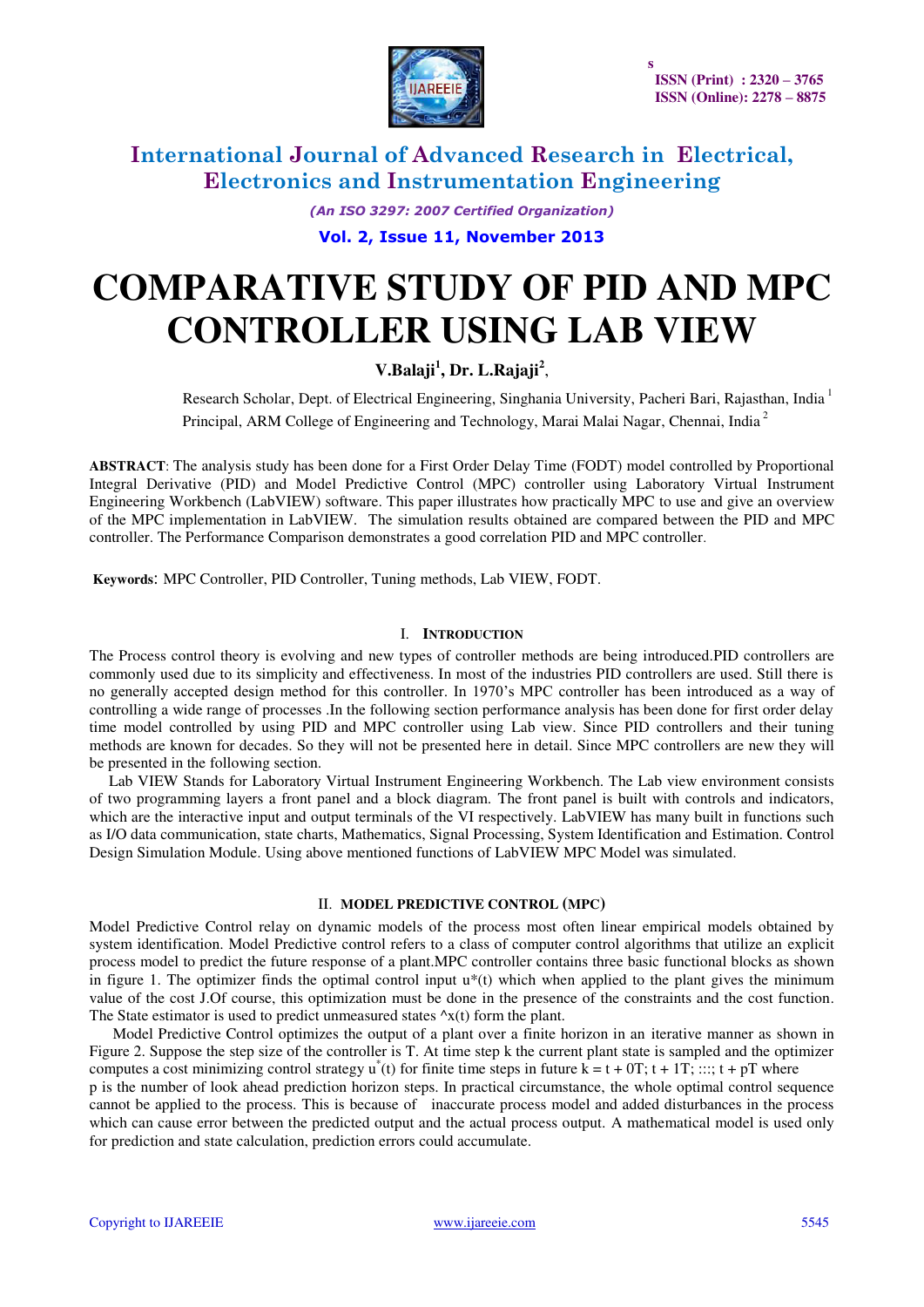

*(An ISO 3297: 2007 Certified Organization)* 

### **Vol. 2, Issue 11, November 2013**



Fig .1 Block Diagram of MPC



Fig .2 Model Predictive Control Scheme

The first step of the control strategy is applied to the plant and the plant state is measured again to be used as the initial state for the next time step. This feedback of the measurement information to the optimizer adds robustness to the control. The plant state is sampled again and the whole process is repeated again with the newly acquired states. The prediction time window  $[t + 0T; t + 1T; \dots; t + pT]$  shifts forward at every time step (reason why MPC is also Known as Receding Horizon Control Other names like Rolling-Horizon Planning, Dynamic Matrix Control (DMC and Generalized Predictive Control (GPC) have also been used for MPC.

#### III. **SIMULATION**

In this section we will consider a model using Lab VIEW. Consider a first order system given below.

$$
\dot{x} = -\frac{1}{T}x + K u
$$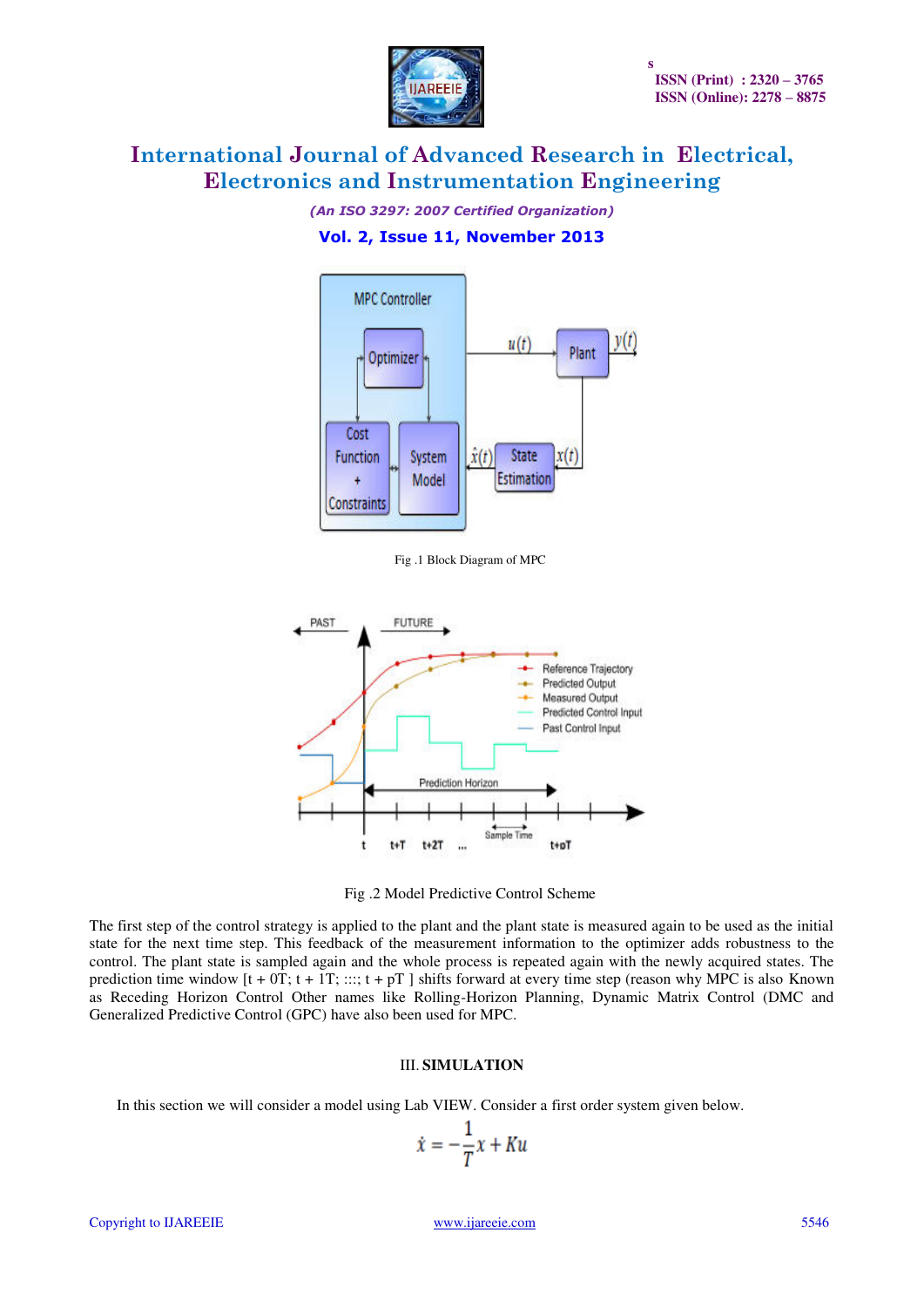

*(An ISO 3297: 2007 Certified Organization)* 

### **Vol. 2, Issue 11, November 2013**

Where T is the time constant for the system, K is the pump gain . set  $T = 8s$  and  $K = 4$  Substitute the values in the above equation we get

$$
\mathbf{x}(k+1) = \begin{bmatrix} -0.125 \\ x(k) + \begin{bmatrix} 4 \\ y(k) \end{bmatrix} u(k)
$$

$$
\mathbf{y}(k) = \begin{bmatrix} 1 \\ x(k) + \begin{bmatrix} 0 \\ y(k) \end{bmatrix} u(k)
$$



Fig. 3 Front Panel Diagram for a First Order and its Waveform.

The figure 3 shows the front panel diagram with a waveform of the above model using the Lab VIEW software From the above figure it clearly illustrates that how the MPC reaches the set point In the next section we will see the performance of analysis of MPC controller for a First order Delay Time Model and its waveform (Refer figure 4 )using Lab view software.

#### **First Order Delay Time Model**

We consider the FODT system  $X = -1/T + Ku$  (t-  $\tau$ ) set the values as  $T = 8$ ,  $K = 4$  and  $\tau = 4$  Where  $\tau$  is time delay.The MPC algorithm requires that the model is a linear state-space model, but the time delay causes problems. A solution could be to transform the differential equation we have to a transfer function. Then we can use built-in functions in Lab VIEW to convert it to a linear state-space model. Applying the Laplace transform to the above expression we get

 $H(s) = x(s)/u(s)$   $\frac{KT}{Ts+1}e^{-\tau s} = \frac{K_{tot}}{Ts+1}e^{-\tau s}$  Substitute the values as T = 8s K = 4 and  $\tau$  =4 We get the final expression as given below.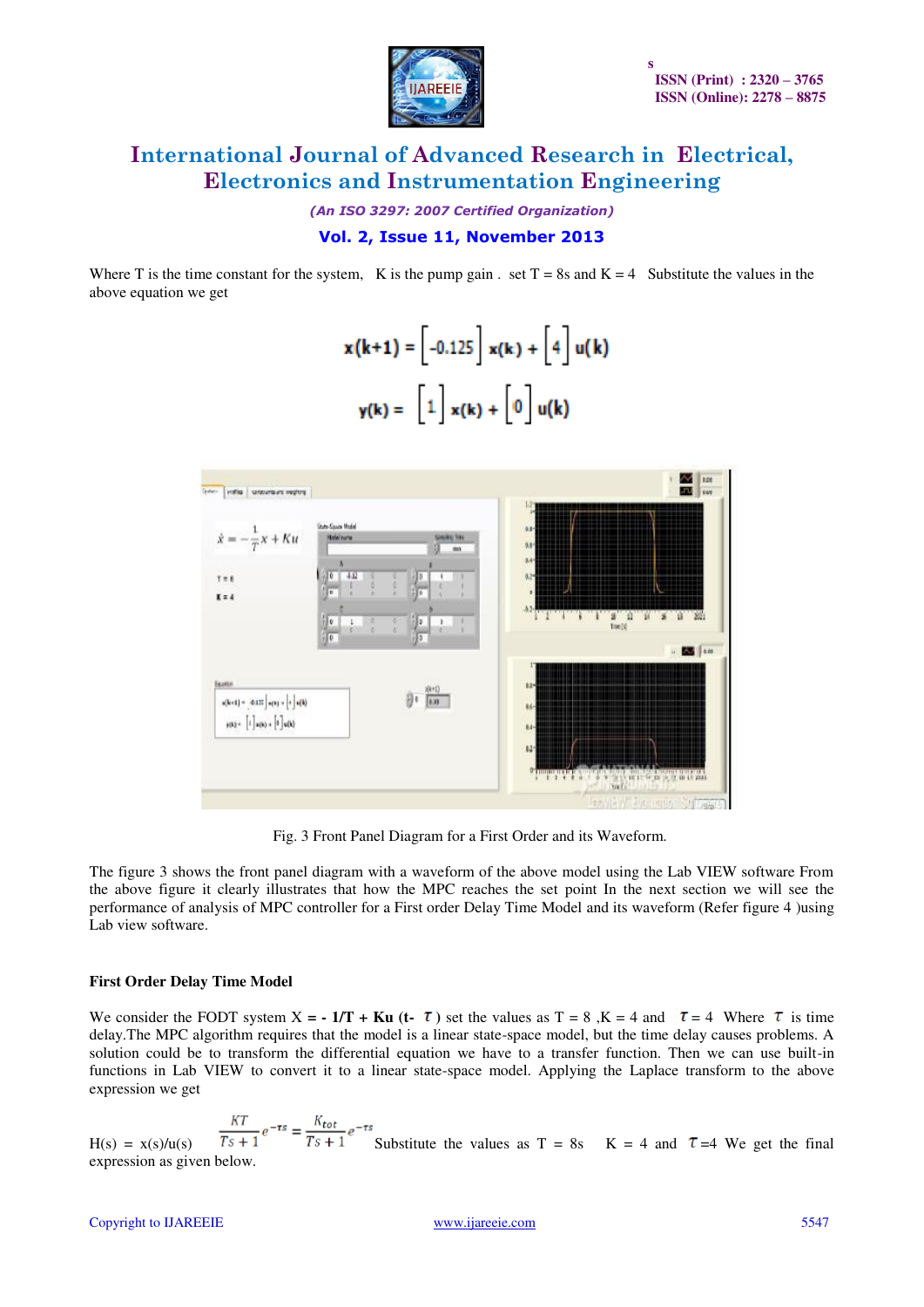

*(An ISO 3297: 2007 Certified Organization)* 

## **Vol. 2, Issue 11, November 2013**

 $H(s) = x(s)/u(s) = e^{-4s}$  **32/10s +1** 



Fig. 4 Front panel Diagram of a Simple Model with a Time Delay. Fig. 5 MPC Tuning Parameters

The figure 5 shows the MPC tuning parameters used for the above model. The above figure clearly demonstrates after the MPC parameters how it reaches the target. The figure 5 shows the transfer function of FODT model and its wave form and it also shows how it reaches its set point with a delay time  $4s = 4$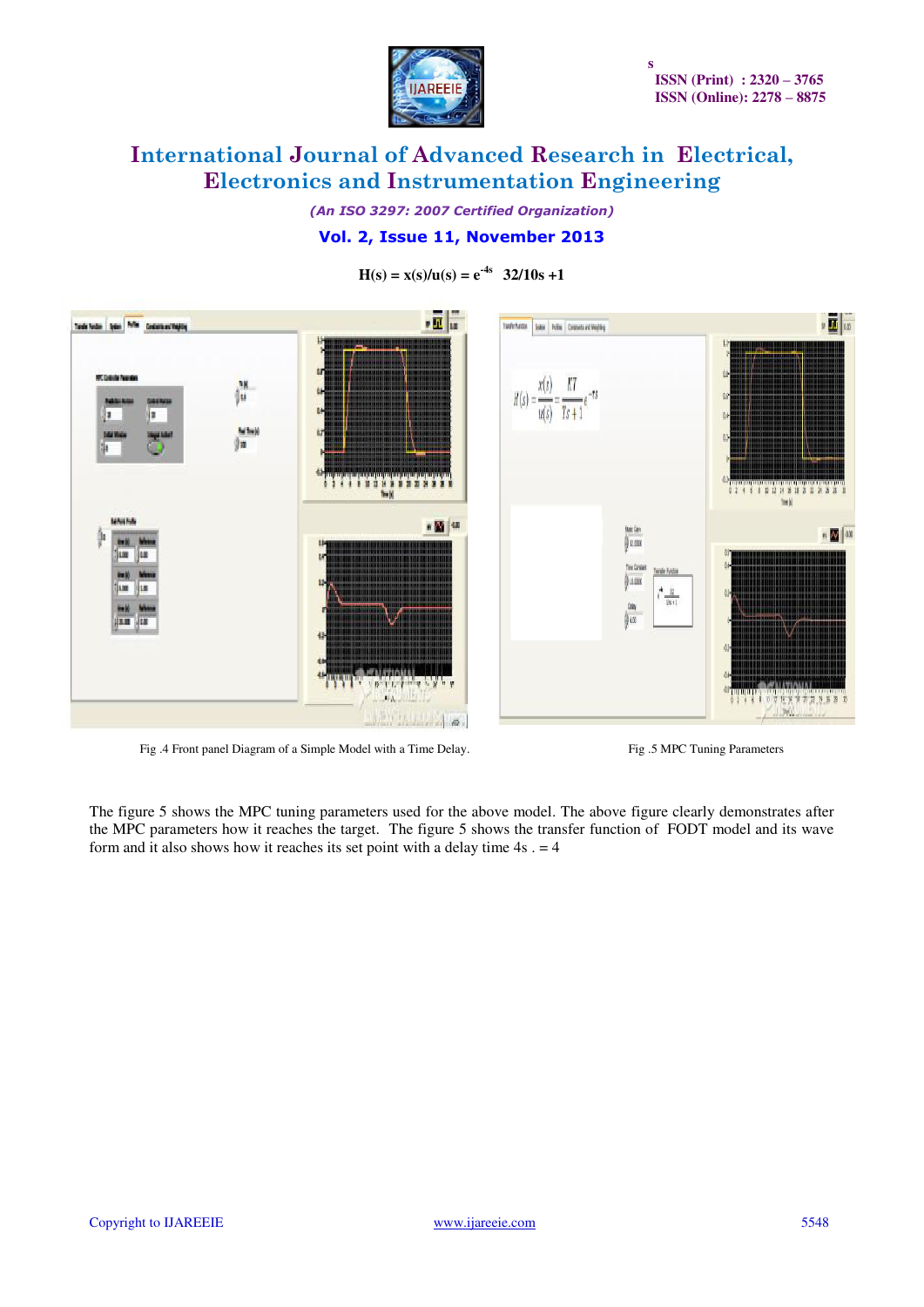

*(An ISO 3297: 2007 Certified Organization)* 

### **Vol. 2, Issue 11, November 2013**



Fig .6 Front Panel Diagram of MPC Controller Fig .7Front Panel Diagram of PID Controller

From the waveforms of figures 6and 7 clearly illustrates the difference between MPC and PID Controller. We can observe from figure 6 that how fast the MPC reaches is set-point. Whereas in case of PID controller moves far of the set point.(Refer fig 7). MPC tries to bring the process as a possible to constraints without violating them .In mean while PID controller is far from the constraints. The difference between the MPC and PID controllers occurs due to the following reasons.

- PID controller handles only a single input and a single output (SISO systems).
- MPC controller is a more advanced method of process control used for MIMO systems (Multiple Inputs, multiple Outputs).
- In PID controller, there is no knowledge of constraints.
- The primary advantage of MPC is its ability to deal with the constraints.
- PID controller does not have the ability to deal with the constraints.
- PID controller does not require a model of process
- MPC controller requires the model of a process.